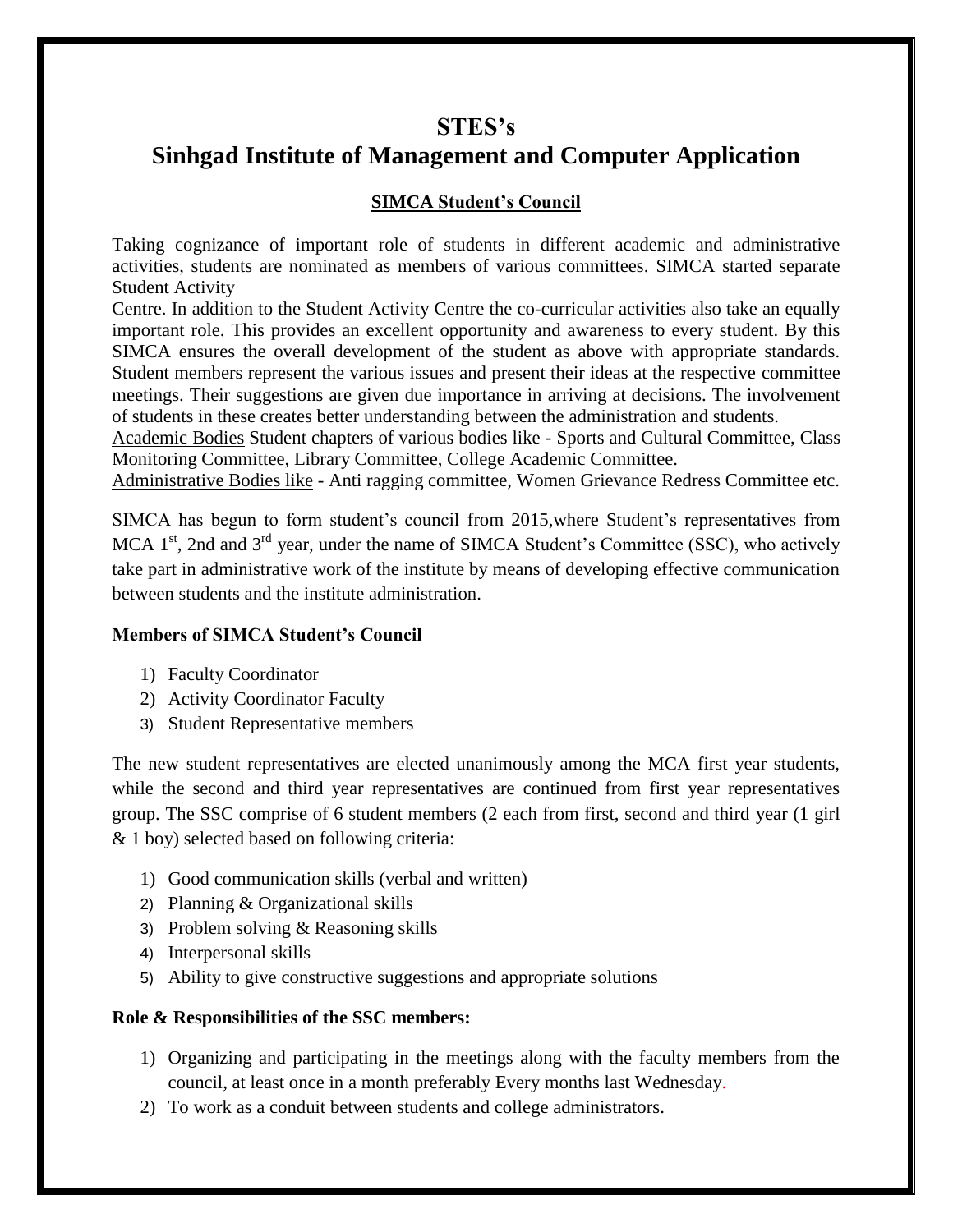- 3) To serve as liaison in bringing any issues/suggestions/feedback to the administration at meetings.
- 4) To relay key messages from the administration to the students (College also forward such important messages through formed whats app group as well as through official email).
- 5) To suggest, develop and implement solutions to problems related to campus life.
- 6) To collaborate with students to coordinate events to enhance students communication.

#### **Role & Responsibilities of Institute:**

- **1)** Understanding the issues raised by the student representatives related to students and providing the necessary solutions and getting feedback from the representative members about the resolution of issues.
- 2) Active participation of students and the representatives for organizing and conducting the activities at institute, campus level and providing the necessary support

Every year various activities are carried out under Student Activity centre, some are – Induction, Fresher's party, Teachers day, Blood Donation Camp, Technical fests and Sinhgad Karandak (Annual event of STES Group)

#### **Members of SIMCA Student's Council committee**

#### **Academic Year - 2017-18**

- 4) Faculty Coordinator Prof. Ashwini Chavan
- 5) Activity Coordinator Faculty respective activity coordinator faculty
- 6) Student Representative members
	- I. Ms. Mehkata Khot
	- II. Mr. Sham Mahajan
	- III. Ms. Divya patel
	- IV. Mr. shubham modi
	- V. Ms. Shivani Shah
	- VI. Mr. Pritesh Kumar